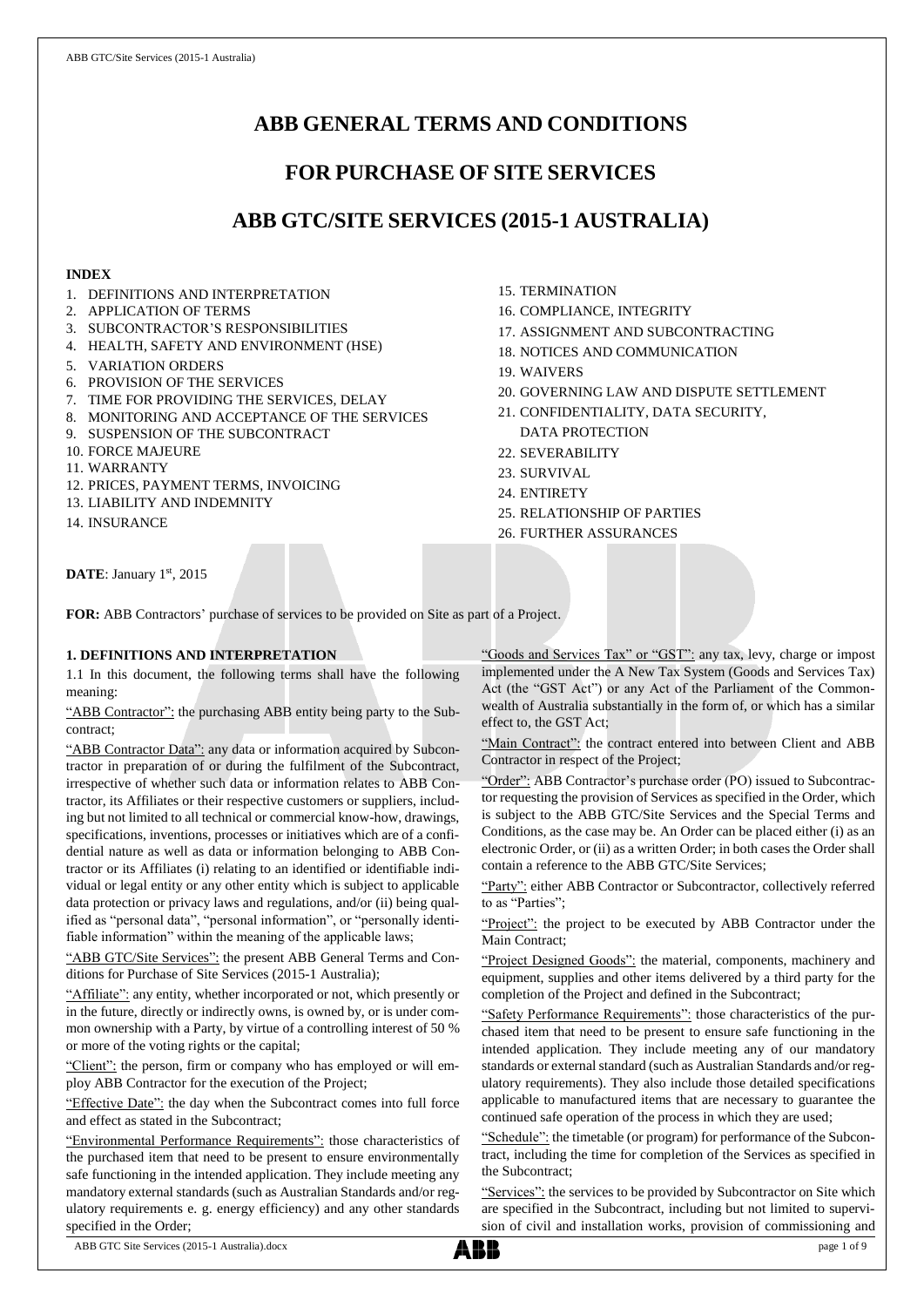testing of Project Designed Goods and all other undertakings, obligations and responsibilities of Subcontractor specified in the Subcontract, including all equipment;

"Site": the location where Subcontractor shall provide the Services; "Subcontract": a written contract, comprising of:

- Subcontract Execution Document,
- Special Terms and Conditions,
- ABB GTC/Site Services,
- Annexes.

and/or the Order, which is accepted by Subcontractor (either expressly by written statement or impliedly by fulfilling the Subcontract in whole or in part);

"Subcontractor": the party of the Subcontract responsible for providing the Services;

"Subcontract Price": the price to be paid by ABB Contractor to Subcontractor as specified in the Subcontract;

"Variation Order": a change to the Subcontract such as to alter the Schedule, or to amend, to omit, to add to, or otherwise to change the Services or any parts thereof.

1.2 Unless otherwise specified in the present ABB GTC/Site Services or the Subcontract:

1.2.1 References to Clauses are to Clauses of the ABB GTC/Site Services;

1.2.2 Headings to Clauses are for convenience only and do not affect the interpretation of the ABB GTC/Site Services;

1.2.3 The use of the singular includes the plural and vice versa.

1.3 Capitalized terms used in the ABB GTC/Site Services and the Subcontract shall have the meaning and shall be interpreted in the way described under Clause 1.1 above or as otherwise expressly defined in the ABB GTC/Site Services, or the Subcontract.

## **2. APPLICATION OF TERMS**

2.1 The Subcontract, including the ABB GTC/Site Services, shall be the exclusive terms and conditions upon which ABB Contractor is willing to deal with Subcontractor, and the terms of the Subcontract, including the ABB GTC/Site Services, shall govern the contractual relationship between ABB Contractor and Subcontractor.

2.2 No terms or conditions endorsed upon, delivered with or contained in Subcontractor's quotations, acknowledgements or acceptances, specifications or similar documents will form part of the Subcontract, and Subcontractor waives any right which it otherwise might have to rely on such other terms or conditions.

2.3 Any amendment to the Subcontract or deviations from the provisions of the Subcontract shall have no effect unless expressly agreed in writing by the Parties.

# **3. SUBCONTRACTOR'S RESPONSIBILITIES**

3.1 Subcontractor shall provide the Services:

3.1.1 in accordance with the applicable laws and regulations;

3.1.2 in accordance with the quality standards stated under Clause 11.1 and further specified in the Subcontract;

3.1.3 free from defects and from any rights of third parties;

3.1.4 on the dates specified in the Schedule;

3.1.5 in the quantity specified in the Subcontract; and

3.1.6 in accordance with ABB Contractor's instructions which may be issued from time to time; and

3.1.7 by skilled, experienced and competent engineers, foremen and labour, hired in numbers necessary for the proper and timely provision of the Services.

3.2 Subcontractor shall not substitute or modify any of the Services without ABB Contractor's prior written approval.

3.3 Subcontractor shall access the Site only with ABB Contractor's prior written approval. ABB Contractor shall grant Subcontractor access to the respective portions of the Site (as may be required in accordance with the Schedule) to enable Subcontractor to perform its obligations under the Subcontract.

3.4 Subcontractor shall co-operate with ABB Contractor's request in scheduling and providing the Services to avoid conflict or interference with work provided by other contractors and third parties at Site.

3.5 Subcontractor shall co-ordinate the performance of the Services with ABB Contractor's Site management, taking into account the conditions prevailing on the Site. Subcontractor shall supply all equipment relevant to the Services to be provided and special tools of whatever kind, commissioning spares and consumables required for these Services. For the avoidance of doubt, special tools shall include all items required to work on the instrumentation and the control equipment and to install, set-up and configure the controls and transmitters provided with the Project Designed Goods. All spare parts, special tools and consumables shall become the property of ABB Contractor.

3.6 Subcontractor shall in a timely manner obtain and pay for all permits, licenses, visas and approvals necessary to allow its personnel to execute the Services in accordance with the Schedule. Personnel shall comply with particular country specific travel safety instructions and/or restrictions as provided by ABB Contractor. Subcontractor shall employ and provide sufficient number of competent and experienced personnel for the execution of the Services. Upon ABB Contractor's request Subcontractor shall remove forthwith from the Site any person who, in the opinion of ABB Contractor, misconducts or is incompetent or negligent. Any person so removed shall be replaced within fifteen (15) calendar days by a competent substitute. All costs relating to such removal shall be borne by Subcontractor. Subcontractor shall employ only persons free from contagious diseases. Subcontractor shall, if requested by ABB Contractor, perform medical examination of his employees and provide ABB Contractor with the results of such examination, unless such provision would violate applicable laws.

3.7 Subcontractor shall satisfy itself as to the specifics of the Site, and all aspects thereof insofar as they affect the execution of the Services. Subcontractor shall also satisfy itself as to the means of access to the Site, the accommodation which may be required, the extent and nature of work and materials necessary for execution and completion of the Services, and whether Subcontractor has reasonably considered all such aspects in the Subcontract Price.

3.8 ABB Contractor may request Subcontractor to nominate and use a local sub-supplier to provide Services in the country of Site and to enter into the respective supply agreement with such sub-supplier. If Subcontractor nominates a sub-supplier for this purpose, Subcontractor warrants and undertakes to ABB Contractor that Subcontractor will coordinate its respective duties and obligations with the duties and obligations of that sub-supplier. Subcontractor will also ensure that Subcontractor and its sub-supplier jointly provide the supervision of the installation, commissioning of the Project Designed Goods and perform all work incidental thereto and/or otherwise necessary to ensure that the Project Designed Goods are completed and operational in accordance with the Subcontract.

3.9 Subcontractor shall be responsible for any activities performed by its employees in relation to the Subcontract, and in particular the following shall apply:

3.9.1 To the fullest extent permitted at law, Subcontractor assumes full and exclusive responsibility for any accident or occupational disease occurred to its employees in relation to the performance of the Subcontract.

3.9.2 It is expressly agreed that the Subcontract does not imply any employment relationship between ABB Contractor and Subcontractor, or between ABB Contractor and Subcontractor's employees assigned to the execution of the Subcontract. ABB Contractor shall remain free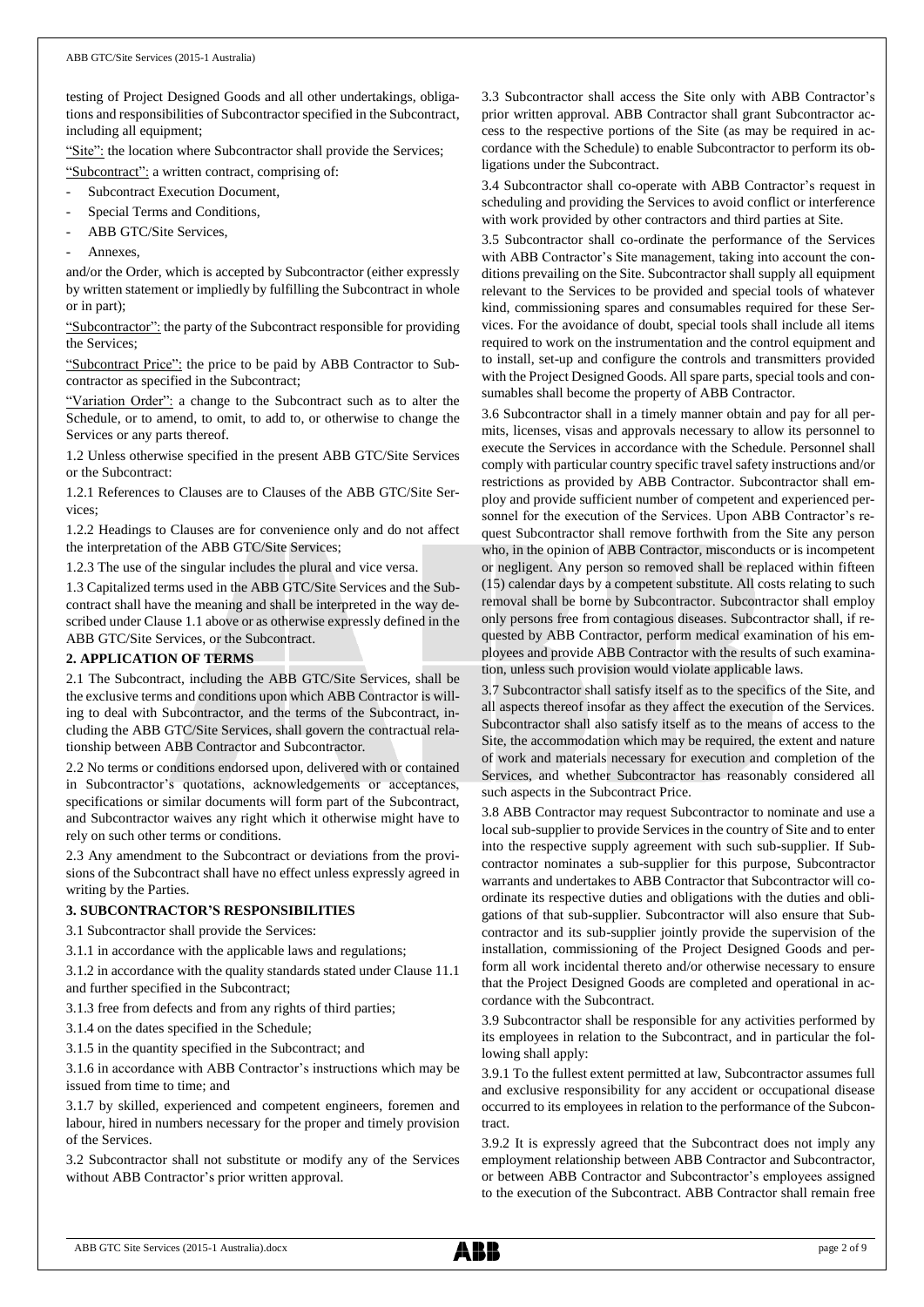of any direct or indirect responsibility or liability for labour, social security or taxes with respect to Subcontractor and its employees assigned to the performance of the Subcontract.

3.9.3 Subcontractor shall hire in its own name all employees required to perform effectively the Subcontract, who shall under no circumstances act as ABB Contractor's employees.

3.9.4 Subcontractor shall be solely and exclusively responsible for any claims and/or lawsuits filed by its employees and – unless caused by ABB Contractor's gross negligence or wilful wrongful act – hold ABB Contractor entirely safe and harmless from such claims and/or lawsuits. Subcontractor undertakes to voluntarily appear in court, recognizing its status as sole and exclusive employer, and to provide ABB Contractor with any and all requested documentation necessary to ensure proper legal defence of ABB Contractor in court.

3.9.5 ABB Contractor is authorized to make any payments due to Subcontractor's employees performing the Subcontract, in order to avoid lawsuits. Such payments may be made through withholding Subcontractor's credits, through offsetting or in any other way. Subcontractor shall provide any support requested by ABB Contractor with regard to such payments and indemnify ABB Contractor for any payments made.

#### **4. HEALTH, SAFETY AND ENVIRONMENT (HSE)**

4.1 Subcontractor shall comply and ensure compliance by any of its employees and subcontractors with all applicable laws relating to HSE throughout the performance of the Subcontract.

4.2 Subcontractor shall comply with (i) ABB Contractor's HSE instructions for the Site and ABB's Code of Practice for Safe Working (as referred to in the Special Terms and Conditions), (ii) Client's instructions concerning HSE at Site and (iii) applicable industry standards and good engineering practice.

4.3 Subcontractor shall allocate sufficient and qualified HSE resources to satisfy its obligations with regard to HSE. Resources allocation shall be reviewed periodically by Subcontractor and shared with ABB Contractor to ensure HSE requirements can be met. Subcontractor shall ensure that all its personnel, and its subcontractors' personnel, working on Site shall have received relevant training and induction before being allowed to work on Site. Subcontractor shall immediately remove from Site any person who, in ABB Contractor's opinion, fails to comply with the provisions of the relevant legislation, regulations and rules as appropriate or such other HSE legislation, which from time to time may be in force.

4.4 Subcontractor shall be solely responsible for the health and safety of all its employees and subcontractors at Site and shall immediately advise ABB Contractor and the relevant authority, if so required, of the occurrence of any accident, incident or near-miss on or about the Site or otherwise in connection with the provision of the Services. Within twenty four (24) hours after the occurrence of any such accident, incident or near-miss, Subcontractor shall furnish ABB Contractor with a written report, which shall be followed within fourteen (14) calendar days by a final report. Subcontractor shall also provide such a report to the appropriate authority when required. This procedure shall not relieve Subcontractor from the full responsibility to protect persons and property, and from its liability for damages.

4.5 Subcontractor shall hire only persons free from contagious diseases and who perform their tasks free from the influence of drugs or alcohol. Subcontractor shall, if requested by ABB Contractor, perform medical examination of its employees and provide ABB Contractor with the results of such examination, unless such provision would violate applicable laws, or obtain their consent to enable ABB Contractor or the Client or either of their representatives to perform drug and alcohol testing (randomly or otherwise).

4.6 Subcontractor shall maintain the whole area of its operations in a clean, tidy and safe condition and arrange all items necessary for providing the Works in an orderly manner. Any rubbish, waste material, debris, etc. generated from providing the Works shall be systematically cleared off the working areas and Subcontractor shall be responsible for disposing material in accordance with Applicable Laws. In addition, any such substance or material that could cause damage or harm to the environment shall be stored, transported, treated and removed to, at and from the Site in the most environmental friendly way possible and in accordance with Applicable Laws. Subcontractor shall also clear all its items constituting a fire hazard from Site. If Subcontractor fails to immediately comply with written instructions to clear materials, ABB Contractor shall clear such materials at Subcontractor's risk and expense

4.7 Subcontractor shall notify ABB Contractor of all hazardous materials (as such term is defined in applicable laws or regulations) to be used for the commissioning and/or testing of the Project Designed Goods. Subcontractor shall furnish ABB Contractor with copies of all applicable material safety data sheets and provide any appropriate special handling instructions no later than ten (10) calendar days prior to the provision of the Services.

## **5. VARIATION ORDERS**

ABB Contractor may issue, in the standard form provided in the Annexes, Variation Orders to Subcontractor to alter the Schedule, to amend, omit, add to, or otherwise change the Services or any parts thereof. Subcontractor shall carry out such Variation Orders only upon receipt of written Variation Order and continue to be bound by the provisions of the Subcontract. The value of each Variation Order shall then be added to or deducted from the Subcontract Price, as appropriate; agreed unit prices shall continue to apply. The Variation Order shall, as the case may be, express the amount of time by virtue of which the Schedule shall be shortened or extended. Subcontractor's proposal and Subcontractor shall comply strictly with the notice provisions of this Clause 5. Subcontractor shall not postpone or delay the performance of a Variation Order on the grounds of dispute, or that it is subject to acceptance by Subcontractor, or agreeing to the value amount, and/or time extension to Schedule.

## **6. PROVISION OF THE SERVICES**

6.1 Subcontractor shall provide the Services and meet the Schedule both as specified in the Subcontract. Partial performance is not accepted unless confirmed or requested by ABB Contractor in writing.

6.2 Subcontractor shall submit for ABB Contractor's approval a detailed execution plan (including agreed milestones and activities with duration and planned resources as specified in the Subcontract) for the performance of the Subcontract and shall assist ABB Contractor with regard to the scheduling and planning process, and cooperate with ABB Contractor in all respects of the Subcontract scheduling and planning.

6.3 Unless requested otherwise, Subcontractor shall at least weekly in the form requested by ABB Contractor, report the status of the provision of the Services. The report shall provide a statement regarding the timely provision of the Services (including photos), bill of quantities managed during that month and bill of quantities to be managed during the next month, and steps proposed for expediting whenever required. The report shall also show the numbers and categories of workers assigned to defined activities as well as the numbers and categories of machinery and equipment at Site. Subcontractor shall anticipate that the Services may be interfered with or incidentally delayed from time to time due to concurrent performance of work by others. The report shall be provided to ABB Contractor within five (5) calendar days from the end of the month covered by the report. If the provision of the Services or any part thereof is behind the Schedule, Subcontractor shall submit in writing a recovery plan specifying its activities for reaching compliance with the Schedule. Upon ABB Contractor's request, Subcontractor shall provide ABB Contractor at any time with all information regarding the provision of the Services. ABB Contractor shall have the right to withhold payments under the Subcontract if Subcontractor fails to submit any of the reports.

6.4 Subcontractor must indicate latest at the time of acceptance of the Subcontract the customs tariff numbers of the country of consignment

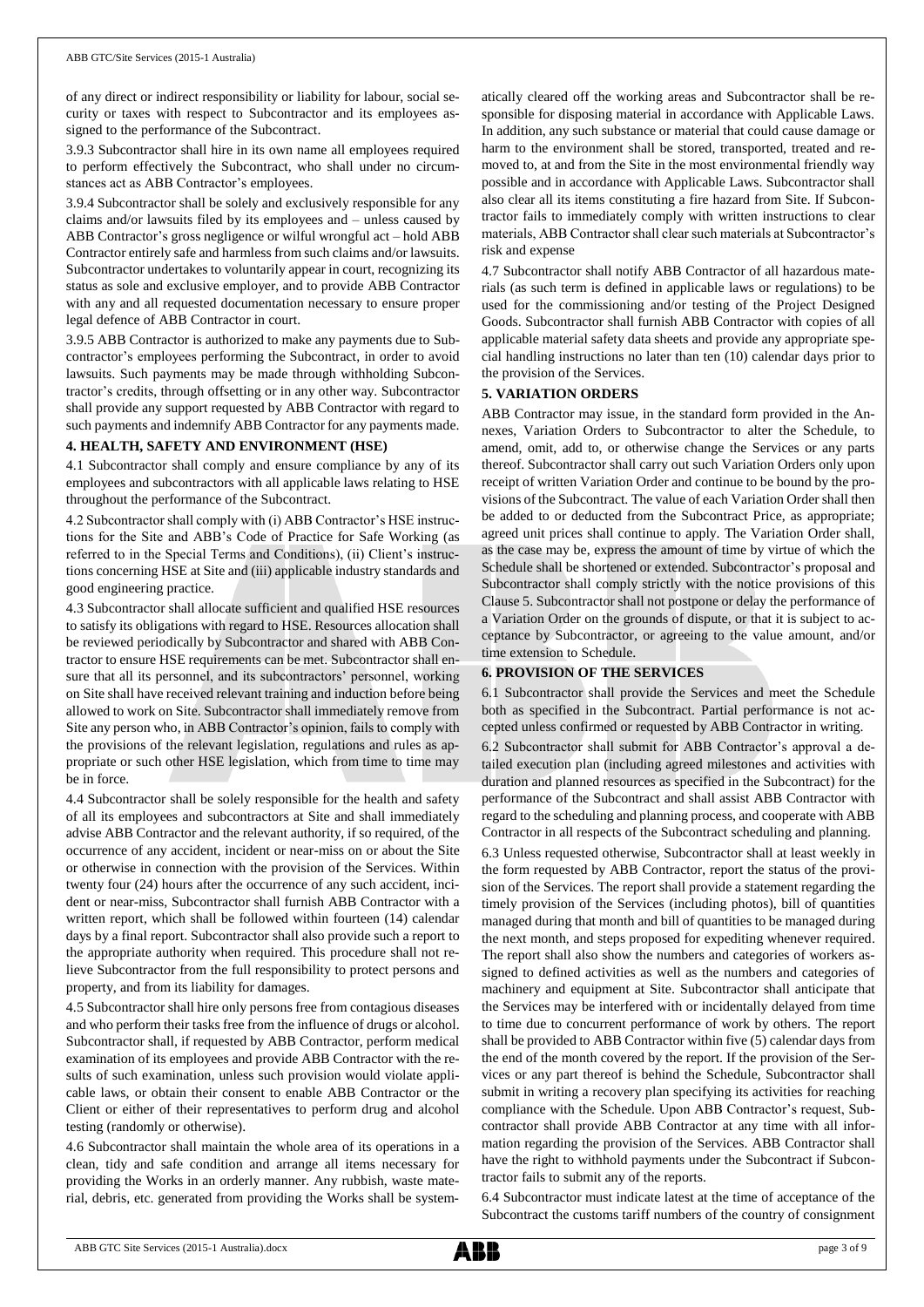and the countries of origin for all Services. For controlled Services, the relevant national export control numbers must be indicated and, if the Services are subject to U.S. export regulations, the U.S. Export Control Classification Numbers (ECCN) or classification numbers of the International Traffic In Arms Regulations (ITAR) must be specified. Proofs of preferential origin as well as conformity declarations and marks of the country of consignment or destination are to be submitted without being requested; certificates of origin upon request.

## **7. TIME FOR PROVIDING THE SERVICES, DELAY**

7.1 If Subcontractor does not comply with the Schedule, ABB Contractor reserves the right to instruct Subcontractor in writing to expedite its performance under the Subcontract. Subcontractor shall take such measures (in accordance with ABB Contractor's instructions) as required for acceleration of progress so as to complete the provision of the Services, or the relevant part thereof, on time. Subcontractor shall not be entitled to any additional payment for taking such steps to accelerate the work to meet the Schedule. Subcontractor shall notify ABB Contractor in writing within twenty four (24) hours of the occurrence and cause of any delay and also to make every effort to minimise or mitigate the costs or the consequences of such delay.

7.2 If Subcontractor fails to provide the Services in accordance with the Schedule, Subcontractor shall pay to ABB Contractor liquidated damages for this default. The liquidated damages shall be payable at a rate specified in the Subcontract. Subcontractor shall pay the liquidated damages upon written demand or upon receipt of an invoice from ABB Contractor. The amount of liquidated damages may be deducted by ABB Contractor from any payments due or which may become due to Subcontractor, or from Subcontractor's financial guarantees, without prejudice to any other recovery method. The payment of such liquidated damages shall not relieve Subcontractor from any of its obligations and liabilities under the Subcontract.

7.3 If the delay in providing the Services is such that ABB Contractor is entitled to maximum liquidated damages and if the Services are still not provided, ABB Contractor may in writing demand provision of the Services within a final reasonable period which shall not be less than one week.

7.4 If Subcontractor does not provide the Services within such final period and this is not due to any circumstance for which ABB Contractor is responsible, then ABB Contractor reserves the right to:

7.4.1 terminate the Subcontract pursuant to Clause 15 (Termination);

7.4.2 refuse any subsequent provision of the Services which Subcontractor attempts to make;

7.4.3 recover from Subcontractor any costs or expenditure incurred by ABB Contractor in obtaining the services in substitution from another Subcontractor;

7.4.4 claim in addition to liquidated damages under Clause 7 for any additional costs, losses or damages incurred whatsoever by ABB Contractor which are reasonably attributable to Subcontractor's failure to comply with the Subcontract.

7.5 ABB Contractor shall also have the right to terminate the Subcontract by notice in writing to Subcontractor, if it is clear from the circumstances that there will occur a delay in providing the Services which under Clause 7 would entitle ABB Contractor to maximum liquidated damages.

## **8. MONITORING AND ACCEPTANCE OF THE SERVICES**

8.1 Subcontractor shall allow ABB Contractor and/or its authorised representatives to monitor the provision of the Services at any time.

8.2 Notwithstanding any monitoring, Subcontractor shall remain fully responsible for the Services' compliance with the Order. This applies whether or not ABB Contractor has exercised its right of monitoring and shall not limit Subcontractor's obligations under the Order. For the avoidance of doubt, monitoring of Services by ABB Contractor Customer and/or its authorised representatives shall in no event exempt Subcontractor from or limit Subcontractor's warranties or liability in any way.

8.3 ABB Contractor shall not be deemed to have accepted any Services until it has had a reasonable time to review them following completion or, in the case of a defective performance, until a reasonable time after such defective performance has become apparent. Such reasonable time period shall be determined by the specifics of the Services, the defective performance and the circumstances of the provision of the Services.

## **9. SUSPENSION OF THE SUBCONTRACT**

9.1 ABB Contractor shall have the right to suspend performance of the Subcontract at any time for convenience for a period of 90 calendar days in the aggregate without any compensation to Subcontractor. In case the suspension extends beyond 90 calendar days, Subcontractor shall be compensated by ABB Contractor for the direct and reasonable incurred costs of such suspension, such as cost of protection, storage and insurance. The agreed time for performance of the Subcontract or the concerned part thereof shall be extended by the time period of the suspension.

9.2 If the suspension of the Subcontract is caused or requested by Client, Subcontractor shall be entitled only to a compensation as specified in the Subcontract and to the extent paid by Client.

9.3 Subcontractor shall suspend the performance of the Subcontract or any part thereof, including postponing the provision of the Services, for such times and in such manner as ABB Contractor considers necessary (i) for proper HSE or execution of the Subcontract, or (ii) due to any default by Subcontractor, in which case Subcontractor shall bear all costs and be liable for the delay arising from such suspension.

9.4 Subcontractor shall have no right to suspend performance of the Subcontract.

## **10. QUALIFYING CAUSE OF DELAY**

10.1 Neither Party shall be liable for any delay in performing or for failure to perform its obligations under the Subcontract if the delay or failure results from an event that is a qualifying cause of delay (if any) for which relief from performance is given under the Main Contract, and for which relief has been given and an extension of time under the Main Contract.

10.2 If there are any qualifying causes of delay that apply to the Subcontract they are identified in the Special Terms and Conditions together with details of the notice periods and requirements that must be met to enable the ABB Contractor to comply with the requirements of the Main Contract.

10.3 The delayed Party will provide continuous updates on status and efforts to resolve the delay, and will ultimately be entitled to an extension of time only, and no monetary compensation for the delay. Each Party shall use its reasonable endeavours to minimise the effects of any qualifying cause of delay.

10.4 If a qualifying cause of delay occurs for a period that would enable the Client to terminate the Main Contract and the Client exercises that right, the Subcontract shall also be terminated as a result, without liability for that termination per se but any antecedent rights of either Party survive such termination.

## **11. WARRANTY**

11.1 Subcontractor warrants that the Services:

11.1.1 comply with the Subcontract, including but not limited to any specification as stipulated in the Subcontract, and with good engineering practices;

11.1.2 are fit for the particular purpose of the Project, whether expressly or impliedly made known to Subcontractor in the Subcontract; 11.1.3 are free and remain from defects during the warranty period; and

11.1.4 comply with Clauses 3.1.1 and 16 (Compliance, Integrity); and 11.1.5 will meet the Safety Performance Requirements and Environmental Performance Requirements of the intended purpose.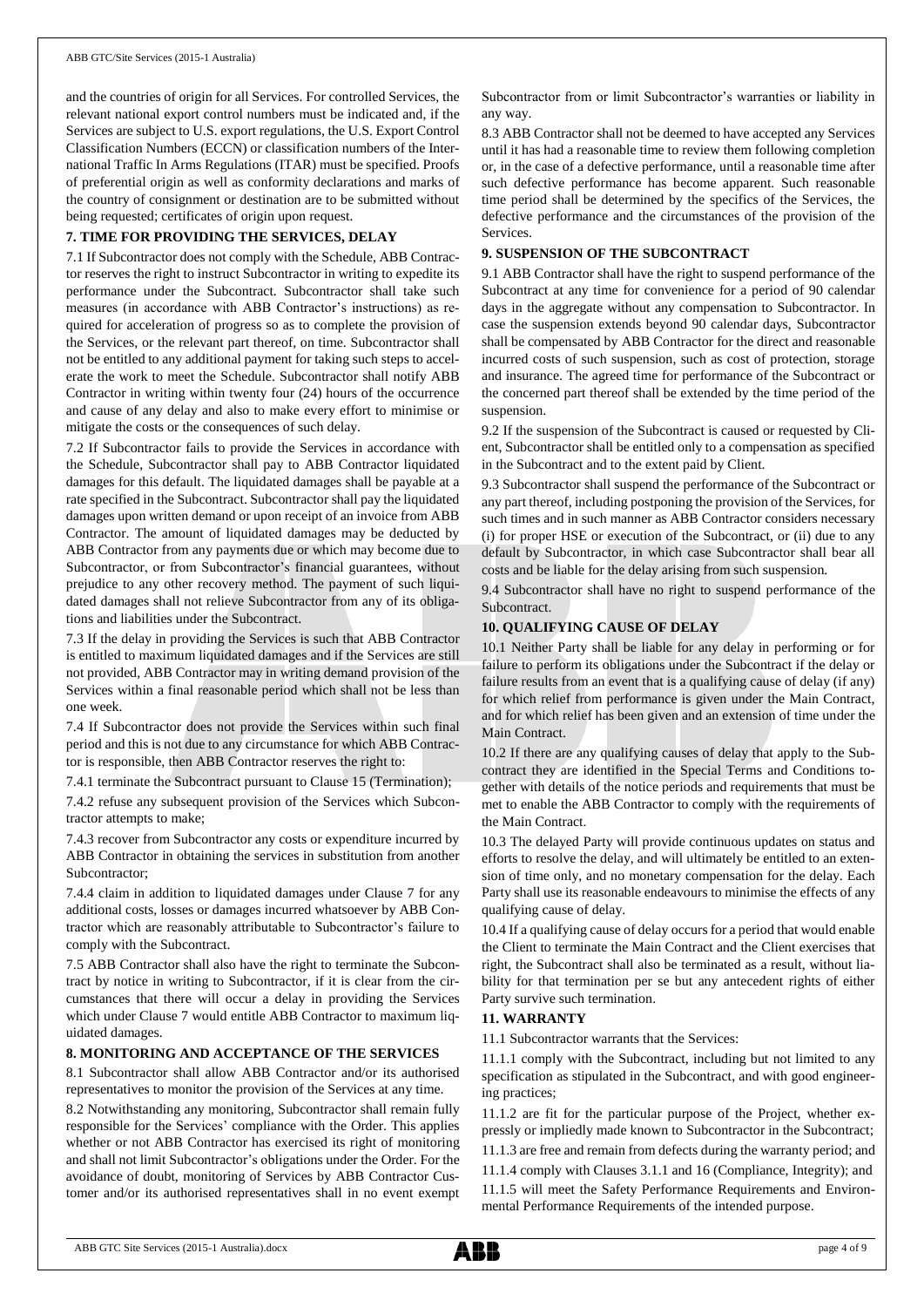11.2 The warranty period shall be thirty six (36) months from acceptance of the Services.

11.3 In the event of a breach of warranty, the entire warranty period of Clause 11.2 shall be restarted upon Client's and/or ABB Contractor's written confirmation the Services are no longer defective.

11.4 In case of non-compliance with the warranty provided under this Clause 11, ABB Contractor shall be entitled to enforce one or more of the following remedies at Subcontractor's own expense and risk:

11.4.1 to give Subcontractor the opportunity to carry out any additional work necessary to ensure that the terms and conditions of the Subcontract are fulfilled within twenty (20) calendar days from ABB Contractor's notice;

11.4.2 to carry out (or to instruct a third party to carry out) any additional work necessary to make the Services comply with the Subcontract;

11.4.3 to obtain from Subcontractor prompt replacement of the noncompliant Services by other Services conforming with the Subcontract;

11.4.4 to refuse to accept any further provision of the Services, but without exemption from Subcontractor's liability for the defective Services;

11.4.5 to claim such costs and damages as may have been sustained by ABB Contractor as a result of Subcontractor's breach or failure;

11.4.6 to terminate the Subcontract in accordance with Clause 15.1.

11.5 The rights and remedies available to ABB Contractor and contained in the Subcontract are cumulative and are not exclusive of any rights or remedies available under warranty, at law or in equity.

# **12. PRICES, PAYMENT TERMS, INVOICING**

12.1 The Subcontract Price shall be deemed to cover the fulfilment by Subcontractor of all its obligations under the Subcontract and include the costs of the Services specified and the costs for everything, including but not limited to supervision, fees, taxes, duties, transportation, profit, overhead, licences, permits, and travel, whether indicated or described or not, which is necessary for the provision of the Services.

12.2 The prices stipulated in the Subcontract are fixed unless otherwise provided in a Variation Order, are in Australian currency and are inclusive of all taxes except GST.

12.3 The payment terms and the applicable procedures shall be specified in the Subcontract.

12.4 Subcontractor shall submit invoices complying with Subcontractor's and ABB Contractor's applicable local mandatory law, generally accepted accounting principles and ABB Contractor requirements set forth in the Subcontract, which shall contain the following minimum information: Subcontractor name, address and reference person including contact details (telephone, e-mail etc.); invoice date; invoice number; Order number (same as stated in the Order); Subcontractor number (same as stated in the Order); address of ABB Contractor; quantity; specification of Services supplied; price (total amount invoiced); currency; tax or GST amount; tax or GST number; Authorized Economic Operator and/or Approved Exporter Authorization number and/or other customs identification number, if applicable.

12.5 Invoices shall be accompanied by interim release of liens or privileges and shall be issued to ABB Contractor as stated in the Subcontract. Invoices shall be sent to the invoice address specified in the Subcontract. The submission of an invoice shall be deemed to be a confirmation by Subcontractor that it has no additional claims, except as may already have been submitted in writing, for anything that has occurred up to and including the last day of the period covered by such invoice. Unless the Subcontract states that progress payments are to be made, Subcontractor must invoice ABB Contractor upon provision of the Services.

Where progress payments are to be made, Subcontractor must invoice ABB Contractor at the end of each calendar month (or other period specified in the Subcontract) for Services provided by Subcontractor in that month or that period (as the case may be).

When submitting an invoice under this Clause Subcontractor must provide ABB Contractor with all relevant records to enable ABB Contractor to calculate and/or verify the amount of the invoice together with the valid Order number. In the event that a valid Order number has not been issued, then an invoice must visibly contain an ABB Contractor contact officer's full name (given and surname).

Invoices that do not visibly quote a valid Order number or an ABB Contractor contact officer's full name may be returned to Subcontractor, resulting in possible payment delay.

ABB Contractor will pay all invoices rendered to it under this Clause, within 30 calendar days after receipt of the invoice, except where ABB Contractor:

(a) exercises its right to retain part of the price pursuant to the Subcontract; or

(b) disputes the invoice, in which case:

(i) ABB Contractor will pay the undisputed part of the relevant invoice (if any) and dispute the balance; and

(ii) if the resolution of the dispute determines that ABB Contractor is to pay an amount to Subcontractor, ABB Contractor will pay that amount as soon as practicable after resolution of that dispute.

Invoices from Subcontractor to ABB Contractor must be either posted or emailed to the following addresses:

Post: *ABB Australia Pty Limited PO Box 725 Auburn NSW 1835*

Email: *[abbau.accountspayable@recall.com](mailto:abbau.accountspayable@recall.com)*

(Note – this email address is not to be used for reciprocal communication and is for the receivership of invoices only.)

Invoices sent by email are to be sent each separately as an attachment in PDF or TIFF format, using the correct layout (e. g. portrait invoices must be sent in portrait layout). Any support documentation to an invoice must be included within the same PDF or TIFF document that contains the invoice.

ABB Contractor cannot accept more than one invoice containing the same invoice number. Invoices submitted to ABB Contractor containing the same invoice number as previous invoices submitted may be returned to Subcontractor, resulting in possible payment delay.

12.6 Subcontractor shall make payment in due time for all equipment and labour used in, or in connection with, the performance of the Subcontract in order to avoid the imposition of any lien or privilege against any portion of the Services and/or the Project. In the event of the imposition of any such lien or privilege by any person who has supplied any such equipment or labour, or by any other person claiming by, through or under Subcontractor, Subcontractor shall, at its own expense, promptly take any and all action as may be necessary to cause such lien or privilege to be released or discharged. Subcontractor shall furnish satisfactory evidence, when requested by ABB Contractor, to verify compliance with the above. In the alternative, ABB Contractor may pay to release the lien and withhold such amounts from Subcontractor.

12.7 ABB Contractor shall have the right to withhold the whole or part of any payment to Subcontractor which, in the opinion of ABB Contractor, is necessary for protection of ABB Contractor from loss on account of claims against Subcontractor, or failure by Subcontractor to make due payments to its sub-suppliers or employees, or not having paid taxes, dues and social insurance contributions. ABB Contractor reserves the right to set off such amount owed to Subcontractor, or withhold payment for Services not provided in accordance with the Subcontract. However, Subcontractor shall not be entitled to set off any amounts owed by ABB Contractor to Subcontractor, unless prior approval has been granted by ABB Contractor in writing.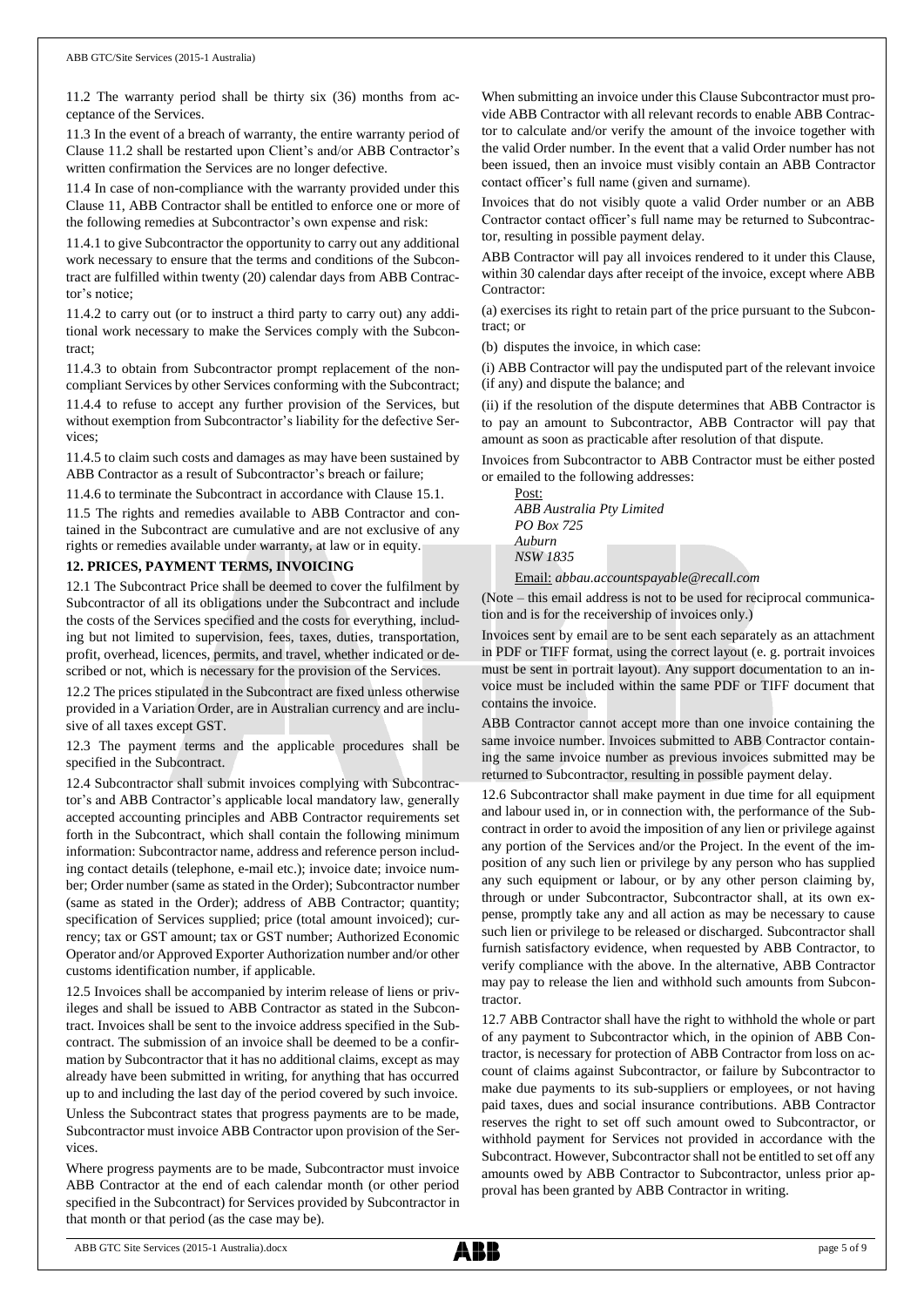## **13. LIABILITY AND INDEMNITY**

13.1 Subcontractor shall indemnify ABB Contractor against all liabilities, losses, damages, injuries, cost, expenses, actions, suits, claims, demands, charges or expenses whatsoever arising in connection with death or injury suffered by persons employed by Subcontractor or any of its sub-suppliers.

13.2 Without prejudice to applicable mandatory law or unless otherwise agreed between the Parties, Subcontractor shall compensate/indemnify ABB Contractor and Client for all liabilities, losses, damages, injuries, cost, actions, suits, claims, demands, charges or expenses whatsoever arising out of or in connection with the performance of the Subcontract and/or the Services (i) for Subcontractor's breaches of the Subcontract, and (ii) for any claim made by a third party (including employees of Subcontractor) against ABB Contractor in connection with the Services and to the extent that the respective liability, loss, damage, injury, cost or expense was caused by or arises from acts or omissions of Subcontractor and/or from the Services.

Notwithstanding anything else contained in the Subcontract or otherwise to the contrary, ABB Contractor shall not be liable whether by way of indemnity, guarantee, or by reason of any breach of contract, or of statutory duty (to the fullest extent permitted at law) or by reason of tort (including but not limited to negligence) or any other legal principle or doctrine for any loss of profits, loss of use, loss of revenue or loss of anticipated savings, business interruption, loss of power, costs of capital or costs of replacement of power, increased costs of or loss of anticipated savings or for any financial or economic loss (whether direct or indirect) or for any consequential or indirect loss or damage whatsoever. ABB Contractor's total liability under, arising out of or in connection with the Subcontract howsoever caused and under any legal theory or doctrine, shall never exceed the price paid by ABB Contractor for the Services.

13.3 Subcontractor shall be responsible for the acts, omissions, defaults, negligence or obligations of any of its sub-suppliers, its agents, servants or workmen as fully as if they were the acts, omissions, defaults, negligence or obligations of Subcontractor.

13.4 ABB Contractor reserves the right to set off any indemnity/liability claims under the Subcontract against any amounts owed to Subcontractor.

13.5 For any indemnity obligations, Subcontractor shall defend ABB Contractor at its cost against any third party claims upon ABB Contractor's request.

#### **14. INSURANCE**

14.1 Subcontractor shall maintain as required in the Special Terms and Conditions and at its expense with reputable and financially sound insurers acceptable to ABB Contractor the following type of insurances: professional liability insurance, public liability insurance, motor vehicle insurance and statutory worker's compensation/employer's liability insurance as follows:

14.1.1 Before commencing the Services Subcontractor shall effect and maintain professional indemnity insurance with levels of cover of not less than \$ 5 million AUD for each claim. This insurance shall be maintained until the end of the warranty period in Clause 11 and thereafter for a period of 5 years.

14.1.2 A broad form public and products liability policy written on an occurrence basis with a limit of indemnity of not less than \$ 10 million AUD for each occurrence and, with respect to products liability only, also in the aggregate for all occurrences during the policy period, which covers Subcontractor's liability (including to ABB Contractor) in respect of:

(i) loss of, damage to, or loss of use of property; and

(ii) the injury (including disease or illness) to, death of or illness of any person, happening anywhere in Australia and arising out of or in the course of or in connection with the performance by Subcontractor of the Subcontract formed in relation to the Order.

14.1.3 (i) Comprehensive motor vehicle insurance with a limit of liability of not less than \$ 10 million AUD for each occurrence which covers third party property damage arising from or in relation to any plant or vehicles (registered or unregistered) or any injury to or death of any person arising from or in relation to the use of any unregistered plant or vehicle in the course of performing the Subcontract.

(ii) Compulsory third party vehicle insurance for all registered vehicles used in the course of performing the Subcontract.

14.1.4 Subcontractor must effect or cause to be effected insurance which fully insures any injury, damage, expense, loss or liability suffered or incurred by any person engaged by Subcontractor in the performance of the Subcontract (or their dependants) giving rise to a claim under any statute relating to workers or accident compensation or for employers liability at common law and where possible at law extending to indemnify ABB Contractor as principal for principal's liability to persons engaged in performing the Subcontract by Subcontractor.

14.1.5 Subcontractor must effect or cause any other insurances reasonably required by ABB Contractor from time to time.

14.2 The public liability insurance policy shall be endorsed to include ABB Contractor as additional insured and provide a waiver of insurer's right of subrogation in favour of ABB Contractor. This policy of insurance shall include a cross-liability clause in which the insurer agrees not to impute the acts or omissions of one insured to another insured and, a clause in which the insurer agrees that any non-disclosures or misrepresentations prior to the effecting of the policy by any person will not be imputed to any other insured. Subcontractor shall no later than Effective Date provide to ABB Contractor certificates of insurance covering such policies as well as confirmation that premiums have been paid. Subcontractor shall also provide upon ABB Contractor's request copies of such insurance policies.

14.3 In case of loss and damage related to the covers in Clause 14, any and all deductibles shall be for Subcontractor's account.

14.4 Subcontractor shall furnish notice to ABB Contractor immediately of any cancellation or non-renewal or material change to the terms of any insurance.

14.5 All Subcontractor policies (except worker's compensation/employer's liability) shall be considered primary insurance and any insurance carried by ABB Contractor shall not be called upon by Subcontractor's insurers to contribute or participate on the basis of contributing, concurrent, double insurance or otherwise.

14.6 Should Subcontractor fail to provide a copy of the policy wording, insurance certificates of currency and maintain insurance according to Clause 14, ABB Contractor shall have the right to procure such insurance cover at the sole expense of Subcontractor.

14.7 Any compensation received by Subcontractor shall be applied towards the replacement and/or restoration of the Services.

14.8 Nothing contained in this Clause 14 shall relieve Subcontractor of any liability under the Subcontract or any of its obligations to make good any loss or damage. The insured amounts can neither be considered nor construed as a limitation of liability.

14.9 Except for professional indemnity insurance which shall be maintained for the period in Clause 14.1.1, Subcontractor must ensure that each insurance referred to in this Clause 14 is in effect from the date of the Subcontract and are maintained until the expiry or earlier termination of the Subcontract.

#### **15. TERMINATION**

15.1 Without prejudice to any other rights or remedies to which ABB Contractor may be entitled, ABB Contractor may terminate the Subcontract in the event that:

15.1.1 Subcontractor commits a breach of its obligations under the Subcontract, and fails to remedy that breach within ten (10) calendar days (unless otherwise stated under the Subcontract) of receiving written notice from ABB Contractor requiring its remedy; or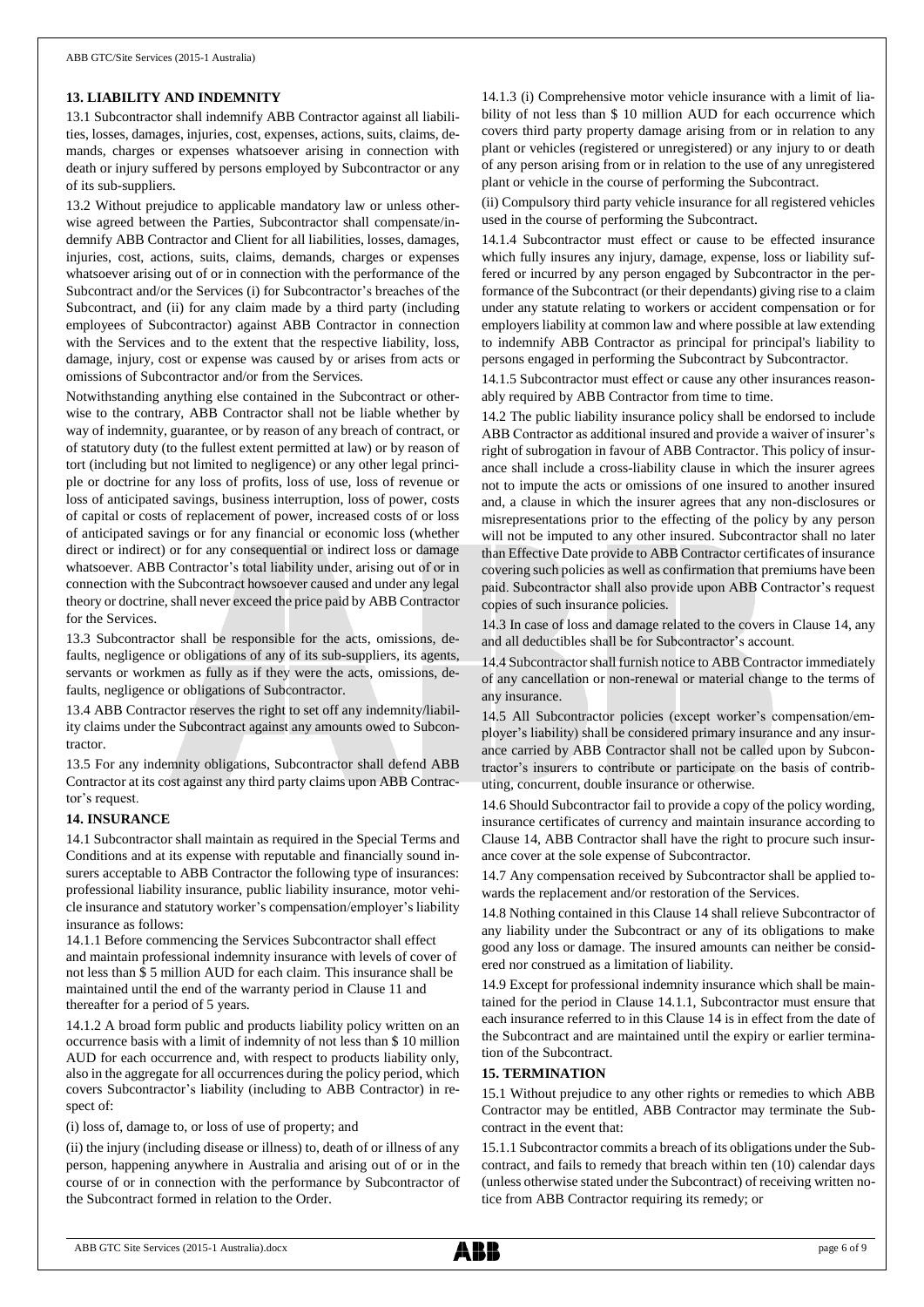15.1.2 subject to Clause 7.3, the maximum amount of liquidated damages payable by Subcontractor is reached, or, subject to Clause 7.5, it is clear from the circumstances that a delay will occur in providing the Services which would entitle ABB Contractor to maximum liquidated damages; or

15.1.3 Subcontractor fails to provide, in response to demand by ABB Contractor, adequate assurance of Subcontractor's future performance, whereby ABB Contractor shall be the sole judge of the adequacy of said assurance; or

15.1.4 there is any adverse change in the position, financial or otherwise, of Subcontractor, whereby and without limitation:

a) Subcontractor becomes insolvent; or

b) an order is made for the winding up of Subcontractor; or

c) documents are filed with a court of competent jurisdiction for the appointment of an administrator of Subcontractor; or

d) Subcontractor makes any arrangement or composition with its creditors, or makes an application to a court of competent jurisdiction for the protection of its creditors in any way; or

15.1.5 Subcontractor ceases, or threatens to cease, performing a substantial portion of its business, whether voluntarily or involuntarily, that has or will have an adverse effect on Subcontractor's ability to perform its obligations under the Subcontract; or

15.1.6 any representation or warranty made by Subcontractor in the Subcontract is not true, or inaccurate and if such lack of truth or accuracy would reasonably be expected to result in an adverse impact on ABB Contractor, unless cured within ten (10) calendar days after the date of written notice of such lack; or

15.1.7 there is a change of control of Subcontractor.

15.2 Upon termination according to Clause 15.1, ABB Contractor shall be entitled to reclaim all sums which ABB Contractor has paid to Subcontractor under the Subcontract and to claim compensation for any costs, losses or damages incurred whatsoever in connection with such termination.

15.3 Upon termination according to Clause 15.1, ABB Contractor may complete the Subcontract or employ other suppliers to complete the Subcontract. Any such work shall be performed at Subcontractor's risk and expense.

15.4 Upon termination according to Clause 15.1, ABB Contractor shall have the right to enter into, and Subcontractor shall undertake to assign, any agreements with Subcontractor's sub-suppliers. Any costs related to such assignments of agreements with sub-suppliers from Subcontractor to ABB Contractor shall be for the account of Subcontractor.

15.5 ABB Contractor has the right to terminate the Subcontract or parts of the Subcontract without cause at any time with immediate effect at its sole discretion by written notice to Subcontractor. Upon receipt of such notice Subcontractor shall stop all provision of the Services and performance of the Subcontract unless otherwise directed by ABB Contractor. ABB Contractor shall pay Subcontractor for the Services provided. Subcontractor shall have no further claim for compensation due to such termination. Claims for compensation of loss of anticipated profits are excluded.

15.6 In case the Main Contract is terminated for reasons other than Subcontractor's performance and if ABB Contractor, as a result thereof, terminates the Subcontract, compensation to be paid to Subcontractor shall correspond to the compensation paid by Client to ABB Contractor for the respective part of the Subcontract.

15.7 On termination of the Subcontract, Subcontractor shall immediately deliver to ABB Contractor all copies of information or data provided by ABB Contractor to Subcontractor for the purposes of the Subcontract. Subcontractor shall certify to ABB Contractor that Subcontractor has not retained any copies of such information or data.

15.8 On termination of the Subcontract, Subcontractor shall immediately deliver to ABB Contractor all specifications, programs and other information, data, and Subcontractor Documentation regarding the Services which exist in any form whatsoever at the date of such termination, whether or not then complete.

15.9 Termination of the Subcontract, however arising, shall not affect or prejudice the accrued rights of the Parties as at termination, or the continuation of any provision expressly stated to survive, or implicitly surviving, termination.

# **16. COMPLIANCE, INTEGRITY**

16.1 Subcontractor shall provide the Services in compliance with all relevant legislation, laws, rules, regulations, and codes of practice, guidance and other requirements of any relevant government or governmental agency. To the extent that such regulations are advisory rather than mandatory, the standard of compliance to be achieved by Subcontractor shall be in compliance with the generally accepted best practice of the relevant industry.

16.2 Subcontractor must comply with the ABB Lists of Prohibited and Restricted Substances and with the reporting and other requirements regarding Conflict Minerals made available under **[www.abb.com](http://www.abb.com/) – Supplying – Material Compliance** or otherwise and shall provide ABB Contractor with respective documents, certificates and statements if requested. Any statement made by Subcontractor to ABB Contractor (whether directly or indirectly, e. g. where applicable via the ABB Supplier Registration and Pre-Qualification System) with regard to materials used for or in connection with the Services will be deemed to be a representation under the Subcontract.

16.3 Subcontractor represents and warrants that it is knowledgeable with, and is and will remain in full compliance with all applicable trade and customs laws, regulations, instructions, and policies, including, but not limited to, securing all necessary clearance requirements, proofs of origin, export and import licenses and exemptions from, and making all proper filings with appropriate governmental bodies and/or disclosures relating to the provision of services, the release or transfer of goods, hardware, software and technology to non U.S. nationals in the U.S., or outside the U.S., the release or transfer of technology and software having U.S. content or derived from U.S. origin software or technology.

16.4 No material or equipment included in or used for the Services shall originate from any company or country listed in any relevant embargo issued by the authority in the country where the Services shall be used or an authority otherwise having influence over the equipment and material forming part of the Services. If any of the Services are or will be subject to export restrictions, it is Subcontractor's responsibility to promptly inform ABB Contractor in writing of the particulars of such restrictions.

16.5 Both Parties warrant that each will not, directly or indirectly, and that each has no knowledge that the other Party or any third parties will, directly or indirectly, make any payment, gift or other commitment to its customers, to government officials or to agents, directors and employees of each Party, or any other party in a manner contrary to applicable laws (including but not limited to the U. S. Foreign Corrupt Practices Act and, where applicable, legislation enacted by member states and signatories implementing the OECD Convention Combating Bribery of Foreign Officials), and shall comply with all relevant laws, regulations, ordinances and rules regarding bribery and corruption. Nothing in the Subcontract shall render either Party or any of its Affiliates liable to reimburse the other for any such consideration given or promised.

16.6 Subcontractor herewith acknowledges and confirms that Subcontractor has received a copy of ABB's Code of Conduct and ABB's Supplier Code of Conduct or has been provided information on how to access both ABB Codes of Conduct online under **[www.abb.com/Integ](http://www.abb.com/Integrity)[rity](http://www.abb.com/Integrity)**. Subcontractor is obliged and agrees to perform its contractual obligations in accordance with both ABB Codes of Conduct, including but without limitation to all employment, health, safety and environmental requirements specified therein.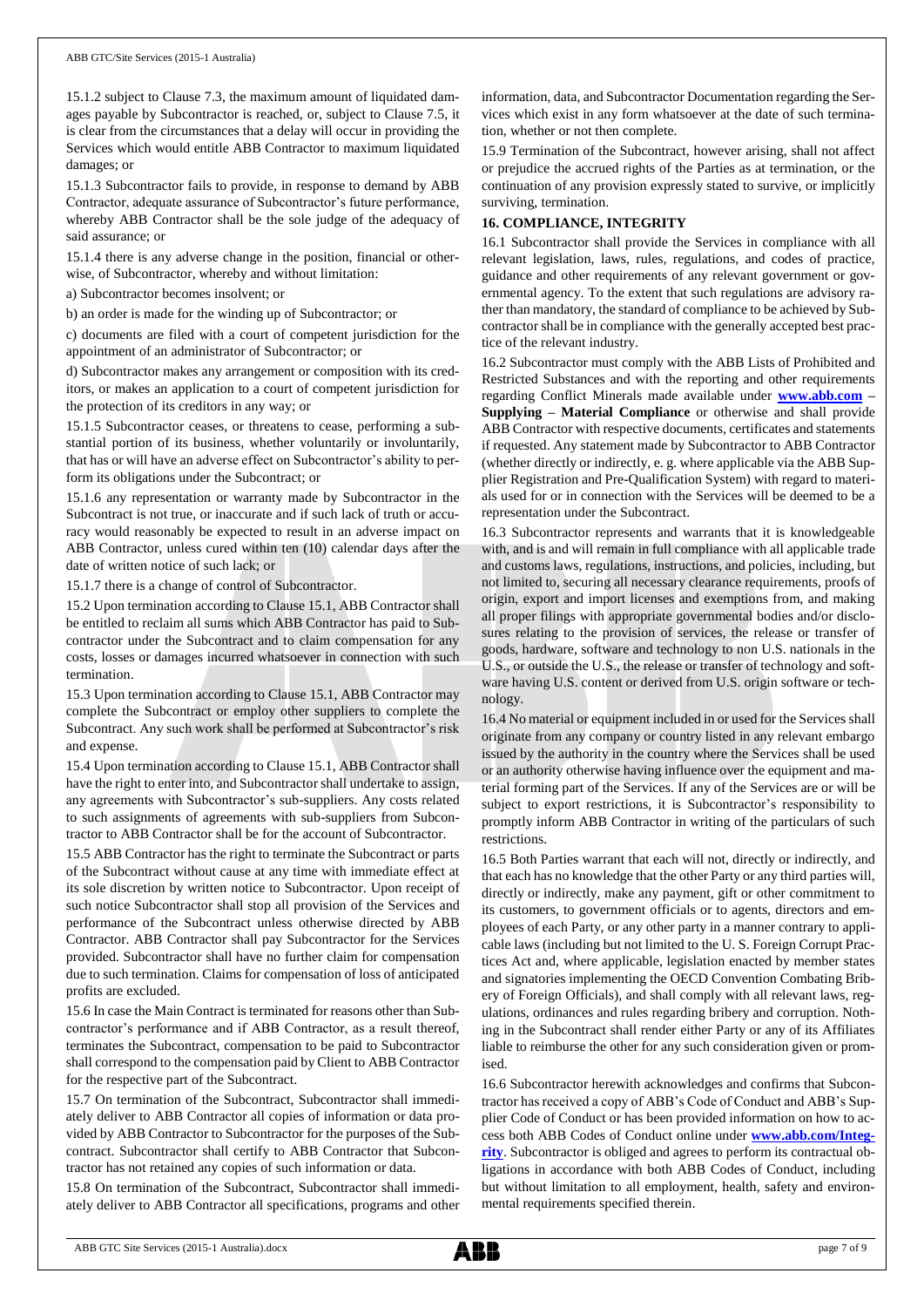16.7 ABB has established the following reporting channels where Subcontractor and its employees may report suspected violations of applicable laws, policies or standards of conduct: Web portal: **[www.abb.com/Integrity](http://www.abb.com/Integrity) – Reporting Channels**; telephone and mail address: specified on this Web portal.

16.8 Any violation of an obligation contained in this Clause 16 shall be a material breach of the Subcontract. Either Party's material breach shall entitle the other Party to terminate the Subcontract with immediate effect and without prejudice to any further right or remedies under such Subcontract or applicable law.

16.9 Notwithstanding anything to the contrary contained in the Subcontract, Subcontractor shall, without any limitations, indemnify and hold harmless ABB Contractor from and against any liabilities, claim, proceeding, action, fine, loss, cost or damages arising out of or relating to any such violation of the above mentioned obligations and the termination of the Subcontract, or arising from export restrictions concealed by Subcontractor. With respect to export restrictions solely attributable to ABB Contractor's use of the Services, the now said commitment shall only apply to the extent Subcontractor has knowledge of or reasonably should have been aware of such use.

## **17. ASSIGNMENT AND SUBCONTRACTING**

17.1 Subcontractor shall neither novate nor assign, subcontract, transfer, nor encumber the Subcontract nor any parts thereof (including any monetary receivables from ABB Contractor) without prior written approval of ABB Contractor.

17.2 ABB Contractor may at any time assign, novate, encumber, subcontract or deal in any other manner with all or any of its rights or obligations under the Subcontract.

#### **18. NOTICES AND COMMUNICATION**

Any notice shall (unless otherwise agreed upon) be given in the language of the Subcontract by sending the same by registered mail, courier, fax or by e-mail to the address of the relevant Party as stated in the Subcontract or to such other address as such Party may have notified in writing to the other for such purposes. E-mail and fax notices expressly require written confirmation issued by the receiving Party. Electronic read receipts may not under any circumstances be deemed as confirmation of notice. Electronic signatures shall not be valid, unless expressly agreed in writing by duly authorised representatives of the Parties.

## **19. WAIVERS**

Failure to enforce or exercise, at any time or for any period, any term of the applicable ABB GTC/Site Services or the Subcontract does not constitute, and shall not be construed as, a waiver of such term and shall not affect the right later to enforce such term or any other term herein contained.

## **20. GOVERNING LAW AND DISPUTE SETTLEMENT**

20.1 The Subcontract shall be governed by and construed in accordance with the laws of the country (and/or the state, as applicable) of ABB Contractor's legal registration, however under exclusion of its conflict of law rules and the United Nations Convention on International Sale of Goods.

20.2 For domestic dispute resolution matters, whereby ABB Contractor and Subcontractor are registered in the same country, any dispute or difference arising out of or in connection with the Subcontract, including any question regarding its existence, validity or termination or the legal relationships established by the Subcontract, which cannot be settled amicably or by mediation, shall be submitted to the jurisdiction of the competent courts at the place of ABB Contractor's registration, unless other courts or arbitration are agreed in writing between the Parties.

20.3 For cross border dispute resolution matters, whereby ABB Contractor and Subcontractor are registered in different countries, unless agreed otherwise in writing between the Parties, any dispute or difference arising out of or in connection with the Subcontract, including any question regarding its existence, validity or termination or the legal relationships established by the Subcontract, which cannot be settled amicably or by mediation, shall be finally settled under the Rules of Arbitration of the International Chamber of Commerce by three arbitrators appointed in accordance with the said Rules. The place of arbitration shall be the location where ABB Contractor is registered, unless otherwise agreed in writing. The language of the proceedings and of the award shall be English. The decision of the arbitrators shall be final and binding upon both Parties, and neither Party shall seek recourse to an ordinary state court or any other authority to appeal for revisions of the decision.

## **21. CONFIDENTIALITY, DATA SECURITY, DATA PROTECTION**

## 21.1 Subcontractor shall:

21.1.1 Unless otherwise agreed in writing, keep in strict confidence all ABB Contractor Data and any other information concerning ABB Contractor's or its Affiliates' business, its products and/or its technologies which Subcontractor obtains in connection with the Services to be provided (whether before or after acceptance of the Subcontract). Subcontractor shall restrict disclosure of such confidential material to such of its employees, agents or subcontractors or other third parties as need to know the same for the purpose of the provision of the Services to ABB Contractor. Subcontractor shall ensure that such employees, agents, subcontractors or other third parties are subject to and comply with the same obligations of confidentiality as applicable to Subcontractor and shall be liable for any unauthorized disclosures;

21.1.2 Apply appropriate safeguards, adequate to the type of ABB Contractor Data to be protected, against the unauthorised access or disclosure of ABB Contractor Data and protect such ABB Contractor Data in accordance with the generally accepted standards of protection in the related industry, or in the same manner and to the same degree that it protects its own confidential and proprietary information – whichever standard is higher. Subcontractor may disclose confidential information to "Permitted Additional Recipients" (which means Subcontractor's authorised representatives, including auditors, counsels, consultants and advisors) provided always that such Permitted Additional Recipients sign with Subcontractor a confidentiality agreement with terms substantially similar hereto or, where applicable, are required to comply with codes of professional conduct ensuring confidentiality of such information;

21.1.3 Not (i) use ABB Contractor Data for any other purposes than for providing the Services, or (ii) reproduce the ABB Contractor Data in whole or in part in any form except as may be required by the respective contractual documents, or (iii) disclose ABB Contractor Data to any third party, except to Permitted Additional Recipients or with the prior written consent of ABB Contractor;

21.1.4 Install and update at its own costs required adequate virus protection software and operating system security patches for all computers and software utilized in connection with providing the Services;

21.1.5 Inform ABB Contractor without delay about suspicion of breaches of data security or other serious incidents or irregularities regarding any ABB Contractor Data.

21.2 Subcontractor agrees that ABB Contractor shall be allowed to provide any information received from Subcontractor to any Affiliate of ABB Contractor. Subcontractor shall obtain in advance all necessary approval or consent for ABB Contractor to provide such information to ABB Contractor's Affiliates if such information is confidential for any reason or subject to applicable data protection or privacy laws and regulations.

21.3 In case the type of ABB Contractor Data affected is particularly sensitive and therefore, according to ABB Contractor's opinion, requires a separate confidentiality and non-disclosure agreement, Subcontractor agrees to enter into such agreement. The same applies with regard to data privacy topics which are not covered by this Clause 21 and which may require a separate data processing agreement according to applicable laws and regulations.